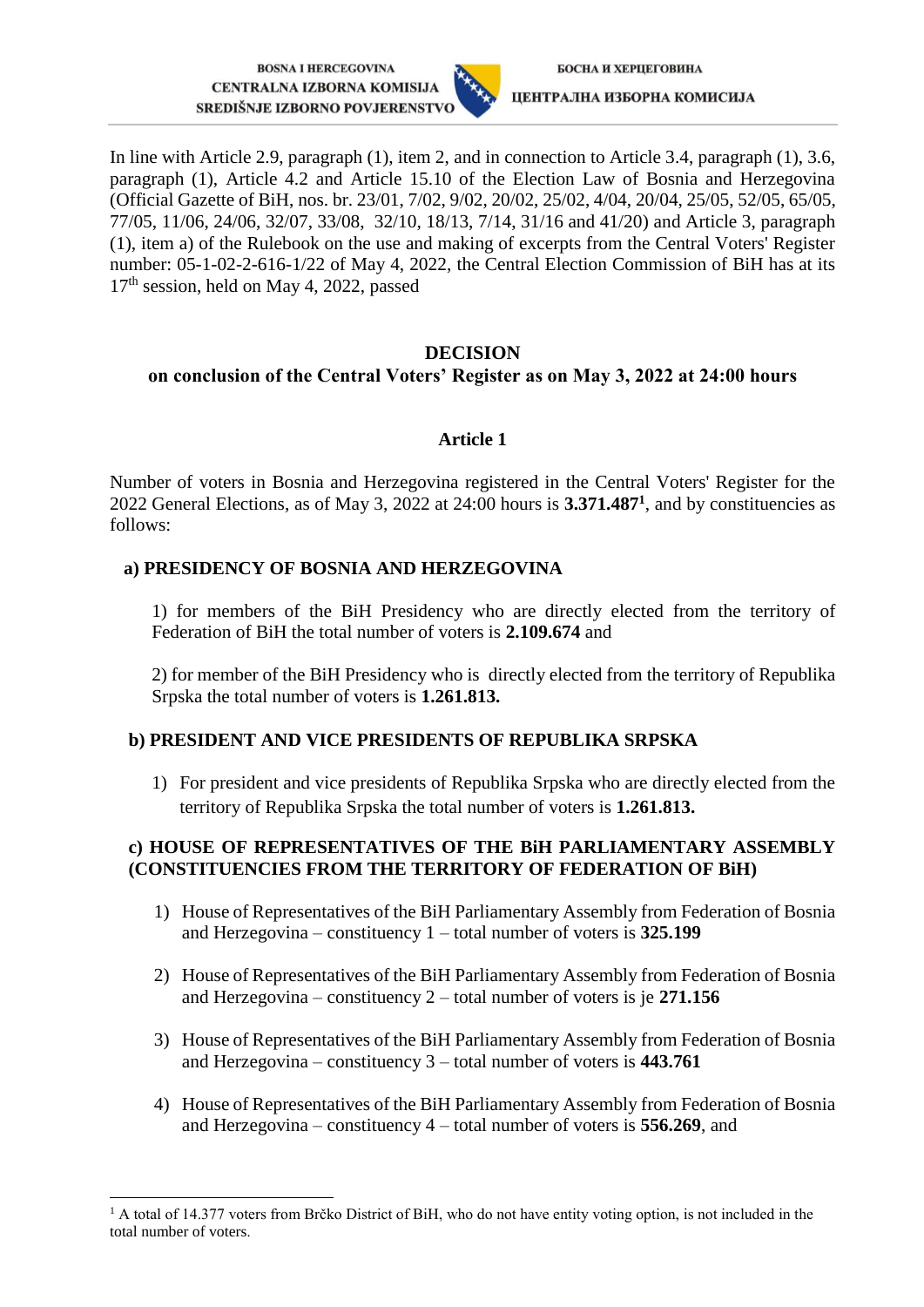5) House of Representatives of the BiH Parliamentary Assembly from Federation of Bosnia and Herzegovina – constituency 5 – total number of voters is **513.289.**

### **d) HOUSE OF REPRESENTATIVES OF THE BiH PARLIAMENTARY ASSEMBLY (CONSTITUENCIES FROM THE TERRITORY OF REPUBLIKE SRPSKE)**

- 1) House of Representatives of the BiH Parliamentary Assembly from Republika Srpska constituency 1 – total number of voters is **569.947**
- 2) House of Representatives of the BiH Parliamentary Assembly from Republika Srpska constituency 2 – total number of voters is **395.632**, and
- 3) House of Representatives of the BiH Parliamentary Assembly from Republika Srpska constituency 2 – total number of voters is **296.234**

### **e) HOUSE OF REPRESENTATIVES OF THE FBiH PARLIAMENT**

- 1) House of Representatives of the FBiH Parliament constituency 1 total number of voters is **259.826**
- 2) House of Representatives of the FBiH Parliament constituency 2 total number of voters is **172.035**
- 3) House of Representatives of the FBiH Parliament constituency 3 total number of voters is **203.130**
- 4) House of Representatives of the FBiH Parliament constituency 4 total number of voters is **138.124**
- 5) House of Representatives of the FBiH Parliament constituency 5 total number of voters is **232.675**
- 6) House of Representatives of the FBiH Parliament constituency 6 total number of voters is **96.065**
- 7) House of Representatives of the FBiH Parliament constituency 7 total number of voters is **230.426**
- 8) House of Representatives of the FBiH Parliament constituency 8 total number of voters is **227.529**
- 9) House of Representatives of the FBiH Parliament constituency 9 total number of voters is **196.566**
- 10) House of Representatives of the FBiH Parliament constituency 10 total number of voters is **74.590**
- 11) House of Representatives of the FBiH Parliament constituency 11 total number of voters is **213.335** and
- 12) House of Representatives of the FBiH Parliament constituency 12 total number of voters is **65.373**

#### **f) NATIONAL ASSEMBLY OF REPUBLIKA SRPSKA**

- 1) National Assembly of Republika Srpska –constituency 1– total number of voters is **146.909**
- 2) National Assembly of Republika Srpska –constituency 2– total number of voters is **146.080**
- 3) National Assembly of Republika Srpska –constituency 3– total number of voters is **276.958**
- 4) National Assembly of Republika Srpska constituency 4– total number of voters is **84.879**
- 5) National Assembly of Republika Srpska –constituency 5– total number of voters is **121.863**
- 6) National Assembly of Republika Srpska –constituency 6– total number of voters is **188.890**
- 7) National Assembly of Republika Srpska –constituency 7– total number of voters is **117.331**